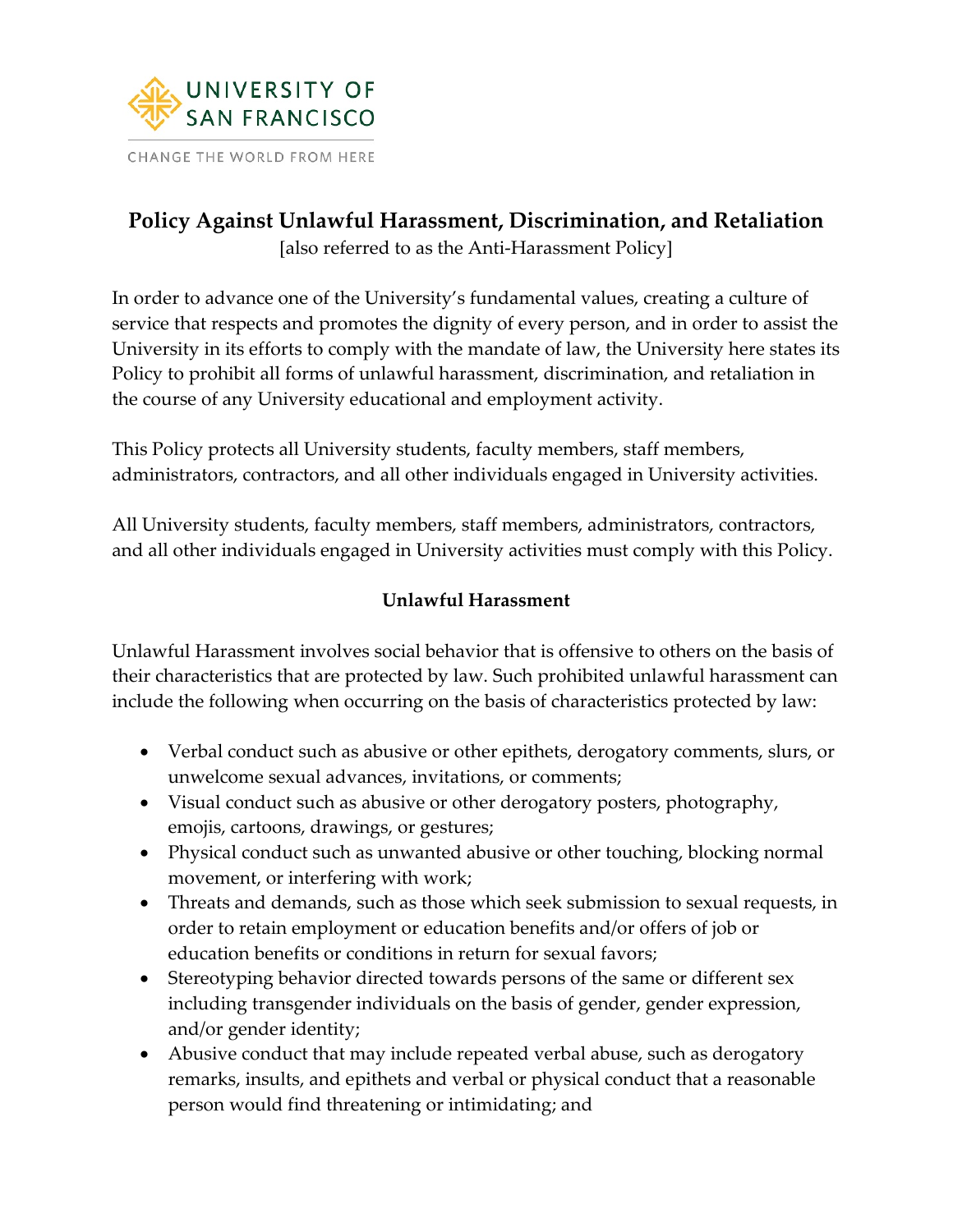• Sexual assault, dating violence, stalking, and domestic violence that impacts a student's course of work or study at the University.

## **Unlawful Discrimination**

Unlawful discrimination involves employment or educational decisions that are adverse to others on the basis of their characteristics that are protected by law. Such prohibited unlawful discrimination can include the following when adverse and undertaken on the basis of characteristics protected by law:

- Decisions affecting student education involving admissions, financial aid, code of conduct, and co-curricular activities, etc.;
- Employment decisions such as failure to interview, hire or promote and discipline, leave-of-absence decisions, selection for training, transfer, layoff, termination, and other conditions of employment such as salary, evaluations, etc.
- Access to University facilities, services, and equipment.

### **Unlawful Retaliation**

Unlawful retaliation includes both offensive social behavior and adverse employment or educational decisions on the basis of a person's lawful and good-faith actions that are protected by law or by University policy. Actions that are protected by law include a wide range of a person's actions that are taken in good faith, in furtherance of this Policy, of the University ethics policy, and/or of fundamental policies of the University or of federal, state or local government, including but not limited to criminal enforcement.

#### **Characteristics that are Protected by Law**

Characteristics that are protected by law include age (except for minors in certain cases); ancestry and national origin; citizenship and immigration status under the law; color and race; disability, if qualified without or with reasonable accommodation and including HIV and AIDS status; sex, gender, gender identity and expression including sexual and gender orientation, individuals who are transitioning, have transitioned, or are perceived to be transitioning; and childbearing characteristics such as pregnancy, childbirth, breastfeeding and associated medical conditions, if qualified without or with reasonable accommodation; marital status including family status; medical condition inclusive of genetic characteristics; military and veteran status with U.S. armed forces; religious beliefs and status (including religious dress and grooming practices); FMLA or CFRA leave status; in San Francisco, certain physical characteristics such as height and weight; and, a person's affiliation with persons who are thusly protected.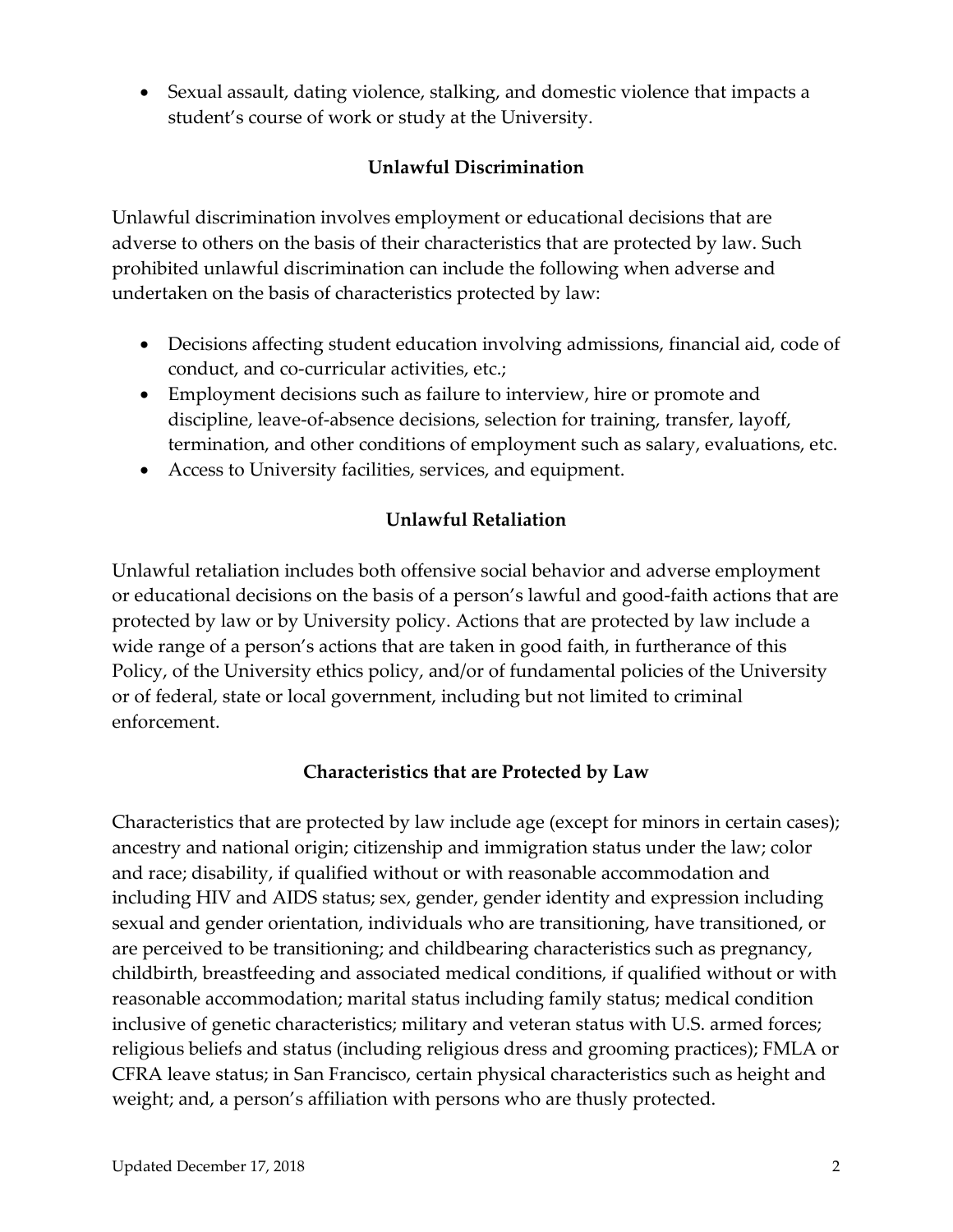#### **Note about Sexual or Gender Harassment**

Conduct in violation of this policy occurs when an individual's behavior involves (1) unwelcome sexual advances; (2) unwelcome requests for sexual favors; (3) other unwelcome verbal, physical, or visual behavior of a sexual nature; or (4) harassment or discrimination based on sex or gender. Sexual or gender harassment need not be motivated by sexual desire to be prohibited. Such conduct is a violation of this policy and of law when:

- Submission to such behavior is made explicitly or implicitly a term or condition of an individual's education or employment; or
- Submission to, or rejection of, such behavior by an individual is used as a basis for educational or employment decisions; or
- Such behavior otherwise has the purpose or effect of unreasonably interfering with, or otherwise creating an intimidating, hostile, or offensive educational or employment environment.

#### **Note about Several Definitions or Topics**

- Abusive Conduct: Conduct in the workplace, with malice, that a reasonable person would find hostile, offensive, and unrelated to the University's legitimate interests.
- Gender Expression: A person's gender-related appearance or behavior, or the perception of such appearance or behavior, whether or not stereotypically associated with the person's sex assigned at birth.
- Gender Identity: Each person's internal understanding of their gender, or the perception of a person's gender identity, which may include male, female, a combination of male and female, neither male nor female, a gender different from the person's sex assigned at birth, or transgender.
- Sex: Includes, but is not limited to, pregnancy; childbirth; medical conditions related to pregnancy, childbirth, or breastfeeding; gender; gender identity; and gender expression, or perception by a third party of any of the aforementioned.
- Sex Stereotype: Includes, but is not limited to, an assumption about a person's appearance or behavior, gender roles, gender expression, or gender identity, or about the ability or inability to perform certain types of work—based on a myth, social expectation or generalization about the individual's sex.
- Transgender: A general term that refers to a person whose gender identity differs from the individual's sex assigned at birth. A transgender person may or may not have a gender expression that is different from the social expectations of the sex assigned at birth. A transgender person may or may not identify as "transsexual."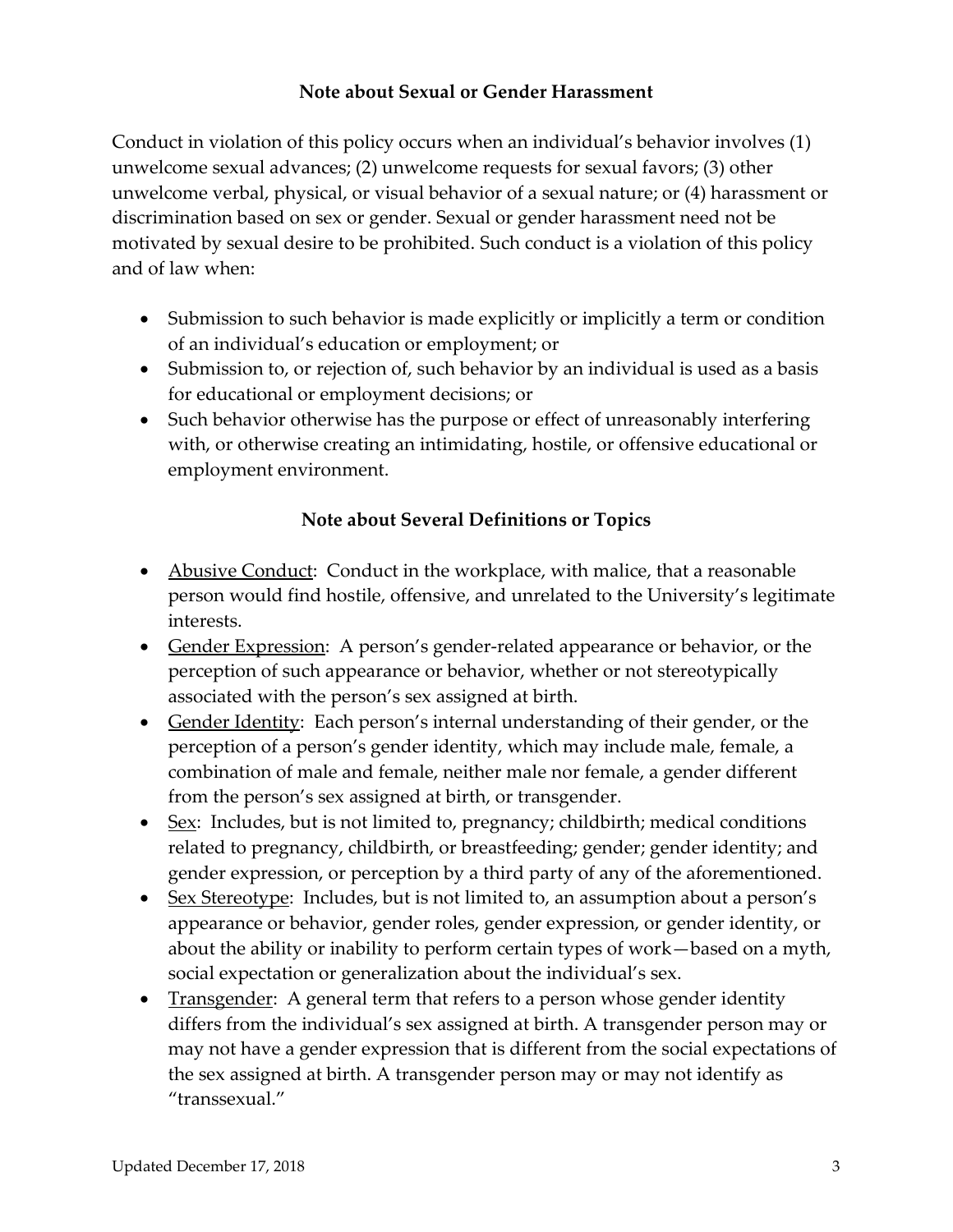• Transitioning: A process that some transgender people go through to begin living as the gender with which they identify, rather than the sex assigned to them at birth. This process may include, but is not limited to, changes in name and pronoun usage, facility usage, participation in employer-sponsored activities (for example, sports teams, team-building projects or volunteering), or undergoing hormone therapy, surgeries or other medical procedures.

#### **Reports of Unlawful Harassment, Discrimination, or Retaliation that Involve Students**

Persons who in good faith believe or experience what they may regard as incidents of unlawful harassment, discrimination or retaliation that affect or involve students of the University, are requested to make timely reports to the Office of the Title IX Coordinator, by using one or more of the written, oral and/or electronic reporting options listed on page 5.

## **Reports of Unlawful Harassment, Discrimination, or Retaliation that Involve Employees and Others Who Are Not Students**

Persons who in good faith believe or experience what they may regard as incidents of unlawful harassment, discrimination, or retaliation that affect or involve employees of the University or affect other persons involved in University activities who are not students, are requested to make timely reports to Human Resources, Office of the Director of Employment, by using one or more of the written, oral and/or electronic reporting options listed on page 5.

#### **Obligation of Staff and Faculty Members to Make Reports**

All staff members and faculty members who personally know of incidents of unlawful harassment, discrimination or retaliation that affect or involve students of the University or affect or involve other University persons, are obliged by the University to make timely reports, unless a report of such incidents has already been made.

#### **General Information about Reports**

All reports shall be expeditiously assessed and may need to be internally investigated by the University, or by an external professional retained for the matter. Such investigations may require interviews of students, faculty, staff, administrators, independent contractors, and any other involved individuals and a report of the assessment. All University personnel have a duty to cooperate with the University in its review and in its further proceedings. The University will take corrective action as appropriate.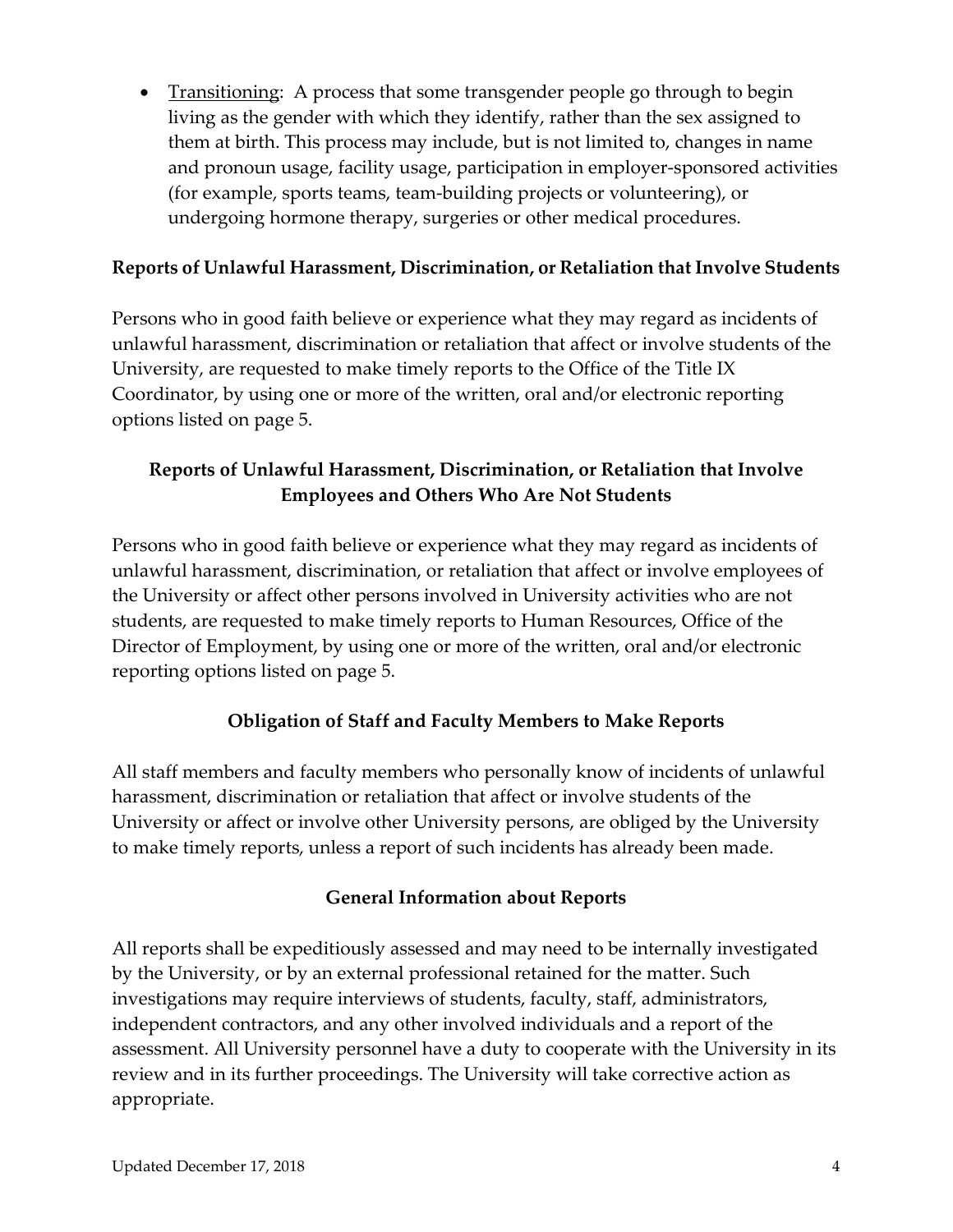At times, corrective action may include disciplinary action toward the person(s) whose conduct is found to violate this Policy or is otherwise found to be inappropriate. Disciplinary action may include, but is not limited to warning, suspension, sanctions, expulsion from the University or termination from employment, expulsion from the University's residential facilities, or termination of any other affiliation with the University. Disciplinary action, including expulsion, and/or any other corrective action shall be implemented in a manner consistent with other University policies and procedures and applicable University collective bargaining agreements, including rights of grievance and appeal of corrective actions.